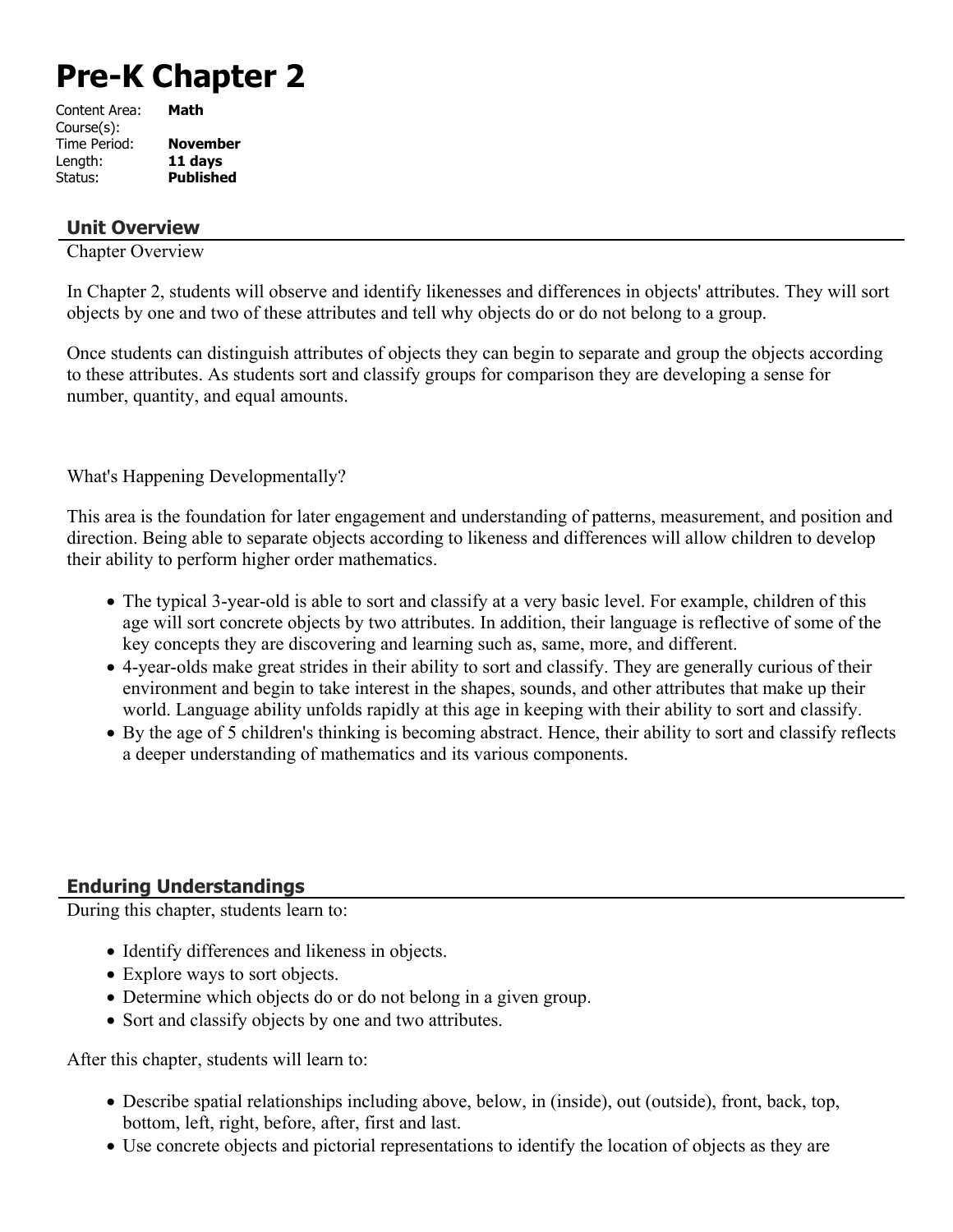#### **Essential Questions**

In what ways can we group objects?

# **Instructional Strategies & Learning Activities**

| Lesson 2-1 Lesson 2-2              |                                                                                                           | Lesson 2-3                                                                                                                        |                                                                          |
|------------------------------------|-----------------------------------------------------------------------------------------------------------|-----------------------------------------------------------------------------------------------------------------------------------|--------------------------------------------------------------------------|
| Lesson/<br>Objective               | Alike and Different                                                                                       | Sort                                                                                                                              | Sort by One Attribute                                                    |
|                                    | $(pp. 8A-8D)$                                                                                             | $(pp. 9A-9D)$                                                                                                                     | $(pp. 10A-10D)$                                                          |
|                                    | Objective: Students will<br>compare objects and describe<br>how they are alike and different. attributes. | Objective: Students will identify Objective: Students will sort<br>how objects can be sorted by like objects by one attribute and | explain the sorting rule.                                                |
| Foundation K.MD.3<br>for CCSS      |                                                                                                           | K.MD.3                                                                                                                            | K.MD.3                                                                   |
| Math<br>Vocabulary<br>$\mathbf{x}$ | alike, attribute, different, same                                                                         | alike, attribute, different, group,<br>same, sort, sorting                                                                        | alike, attribute, different,<br>group, sort                              |
| Lesson                             | Materials                                                                                                 | Materials                                                                                                                         | Materials                                                                |
| Resources<br>$\mathbf{x}$          | $\overline{\mathbb{F}}$ , pairs of socks                                                                  | $\frac{ \mathbf{x} }{n}$ , crayons, colored straws,<br>items that can be sorted in two<br>ways                                    | $\overline{a}$ , buttons, objects that can be<br>sorted by one attribute |
|                                    | Manipulatives<br>attribute buttons                                                                        | Manipulatives<br>assorted manipulatives, Work<br>Mat 1: Sorting Math/T-Chart                                                      | Manipulatives<br>attribute buttons, Work Mat 1:<br>Sorting Mat/T-Chart   |
|                                    | <b>Other Resources</b>                                                                                    | <b>Other Resources</b>                                                                                                            | <b>Other Resources</b>                                                   |
|                                    | $\mathbf{x}$<br>A Pair of Socks                                                                           | $\pmb{\times}$<br>The Button Box                                                                                                  | $\pmb{\times}$<br>Sea Shapes                                             |
|                                    | by Stuart J. Murphy                                                                                       | by Margarette S. Reid                                                                                                             | by Suse MacDonald                                                        |
|                                    | $\pmb{\times}$<br><b>I</b> Love Trucks                                                                    | <b><i>I Love Trucks</i></b>                                                                                                       | $\pmb{\times}$<br><b>I</b> Love Trucks                                   |
|                                    | by Philemon Sturges                                                                                       | by Philemon Sturges                                                                                                               | by Philemon Sturges                                                      |
| Technolog<br>y<br>connectED        | $\pmb{\times}$<br>Song: "Let's Find Out"                                                                  | $\boldsymbol{\mathsf{x}}$<br>Song: "Let's Find Out"                                                                               | $\overline{\mathbb{F}}$ Song: "Let's Find Out"                           |
| Reaching<br>All                    | Stepping Back $\blacksquare$                                                                              | Stepping Back $\blacksquare$                                                                                                      | Stepping Back $\blacksquare$                                             |
| Learners                           | English Language Learners $\blacksquare$                                                                  | English Language Learners $\blacksquare$                                                                                          | <b>English Language Learners</b><br>$\pmb{\times}$                       |
| $\pmb{\times}$                     | Going Farther $\blacksquare$                                                                              | Going Farther $\blacksquare$                                                                                                      |                                                                          |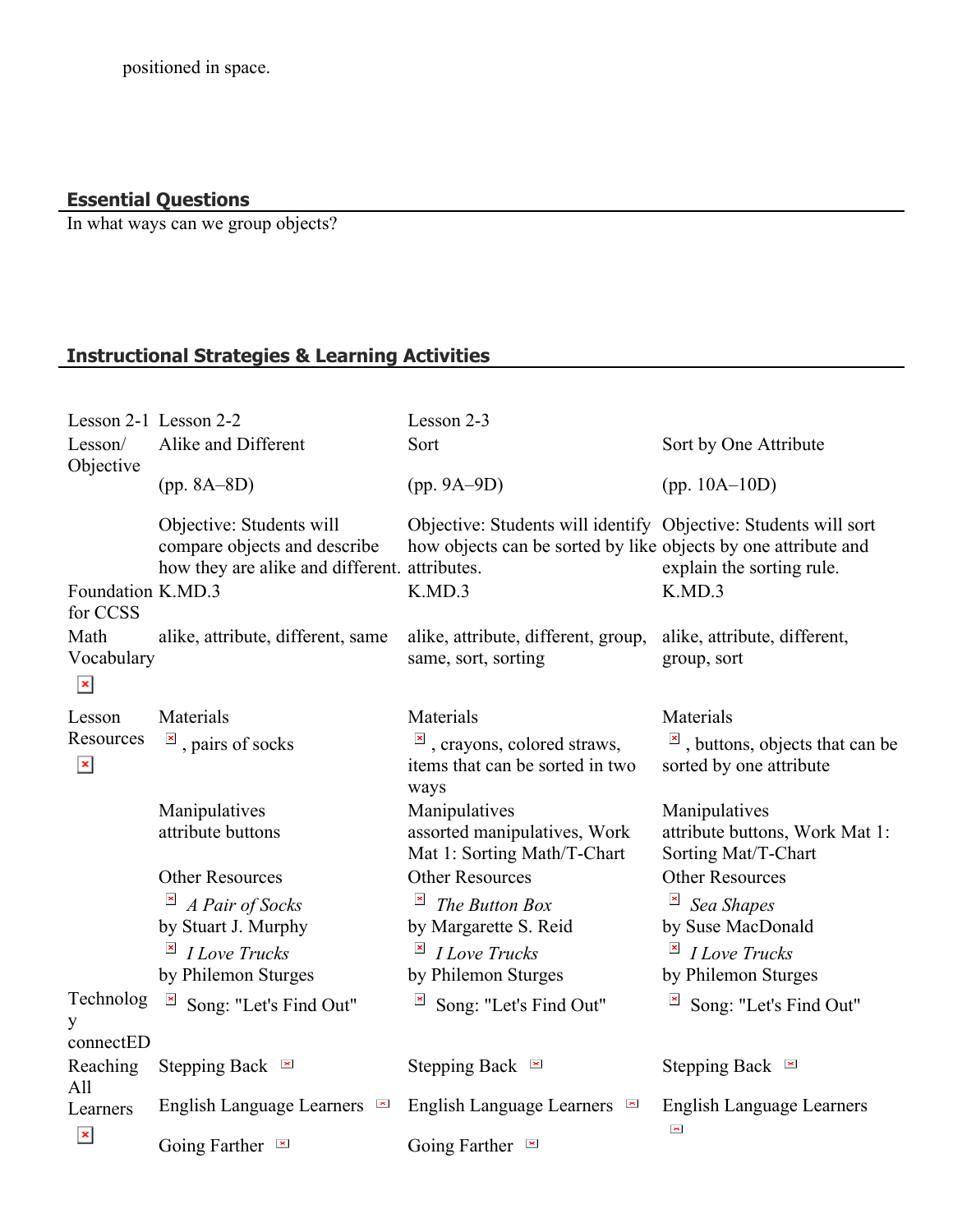#### Alternate Lesson

|                                                             | Lesson 2-4                                                                                                                                                                                                  | Lesson 2-5                                                                                                                                                                                     |
|-------------------------------------------------------------|-------------------------------------------------------------------------------------------------------------------------------------------------------------------------------------------------------------|------------------------------------------------------------------------------------------------------------------------------------------------------------------------------------------------|
| Lesson/<br>Objective                                        | Problem-Solving Strategy                                                                                                                                                                                    | Sort by Two Attributes                                                                                                                                                                         |
|                                                             | Make a Model                                                                                                                                                                                                | (pp. $12A-12D$ )                                                                                                                                                                               |
|                                                             | (pp. $11A-11B$ )                                                                                                                                                                                            |                                                                                                                                                                                                |
| Foundation K.MD.3                                           | Objective: Students will use the Objective: Students will sort<br>problem-solving strategy Make<br>a Model to solve sorting<br>problems.                                                                    | objects by more than one<br>attribute and explain the sorting<br>rule.<br>K.MD.3                                                                                                               |
| for CCSS<br>Math<br>Vocabulary<br>$\boldsymbol{\mathsf{x}}$ |                                                                                                                                                                                                             | alike, attribute, different, group,<br>sorting                                                                                                                                                 |
| Lesson<br>Resources<br>$\pmb{\times}$                       | Materials<br>, pictures of various<br>vegetables, large paper, glue,<br>pictures of dogs and cats<br>Manipulatives<br>bear counters and boats, color<br>tiles<br><b>Other Resources</b><br>Tops and Bottoms | Materials<br>, yarn, crayons, chart paper,<br>large and small paper circles and<br>triangles in 3 colors<br>Manipulatives<br>attribute buttons<br><b>Other Resources</b><br>How Many Snails? A |
|                                                             | by Janet Stevens                                                                                                                                                                                            | <b>Counting Book</b><br>by Paul Giganti, Jr.                                                                                                                                                   |
| Technolog<br>y                                              | Song: "Let's Find Out"                                                                                                                                                                                      | Song: "Let's Find Out"                                                                                                                                                                         |
| connectED<br>Reaching                                       |                                                                                                                                                                                                             | Stepping Back $\blacksquare$                                                                                                                                                                   |
| All<br>Learners                                             |                                                                                                                                                                                                             | <b>English Language Learners</b><br>$\blacktriangleright$                                                                                                                                      |
| $\pmb{\times}$                                              |                                                                                                                                                                                                             | Going Farther                                                                                                                                                                                  |
| Alternate<br>Lesson                                         |                                                                                                                                                                                                             |                                                                                                                                                                                                |
| <b>KEY</b>                                                  |                                                                                                                                                                                                             |                                                                                                                                                                                                |
| $\blacktriangleright$                                       | Approaching Level                                                                                                                                                                                           |                                                                                                                                                                                                |

- $\blacksquare$  Beyond Level
- English Language Learners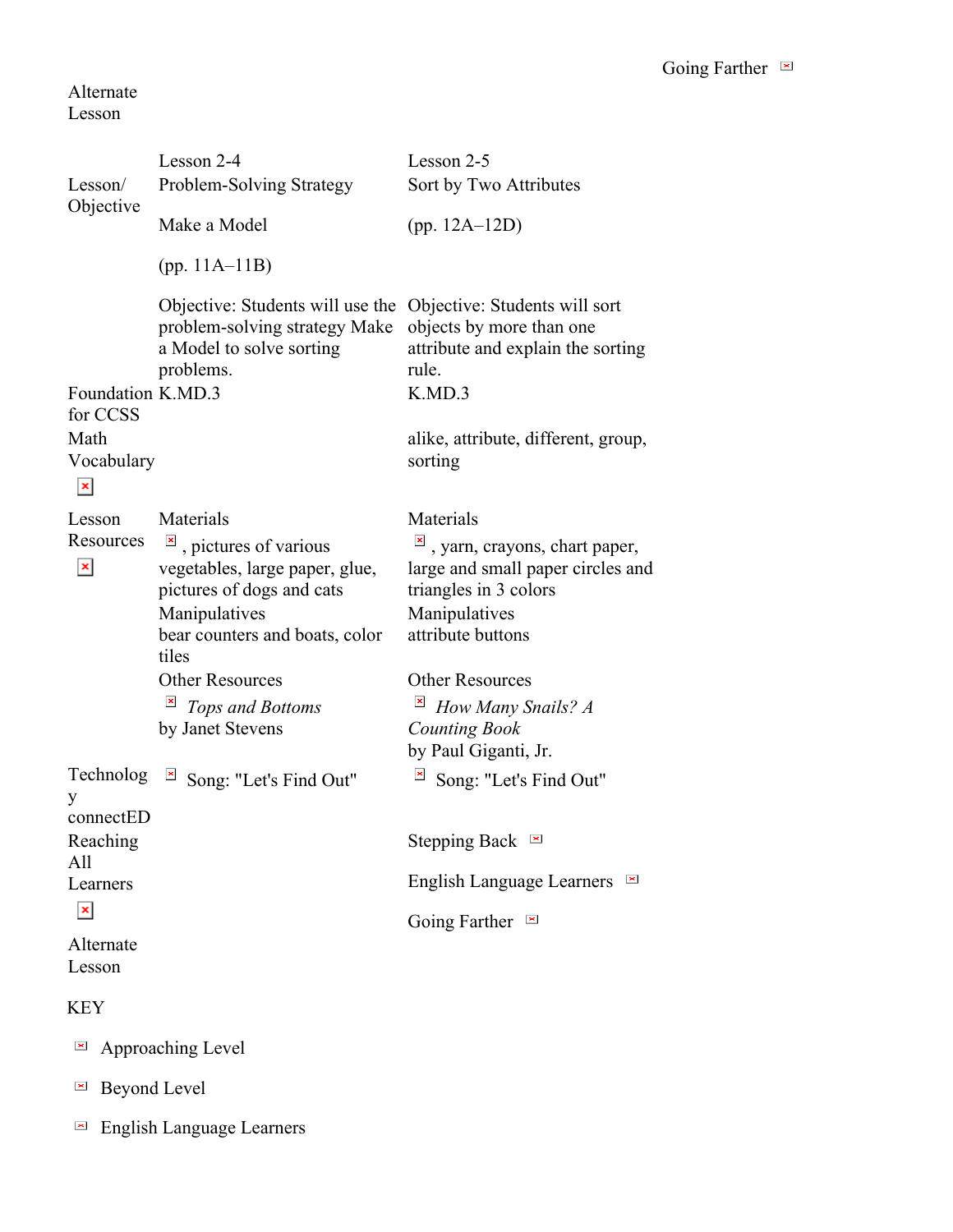- $\overline{C}$  CD-Rom
- $\overline{\phantom{a}}$  Flipbook
- $\overline{\mathbb{E}}$  Local Library Literature
- $\mathbb{F}$  Program Big Book (activities on [connectED.mcgraw-hill.com](https://connected.mcgraw-hill.com/))

# **Integration of 21st Century Themes and Skills**

| CRP.K-12.CRP2        | Apply appropriate academic and technical skills.                                   |
|----------------------|------------------------------------------------------------------------------------|
| <b>CRP.K-12.CRP5</b> | Consider the environmental, social and economic impacts of decisions.              |
| CRP.K-12.CRP4        | Communicate clearly and effectively and with reason.                               |
| CRP.K-12.CRP11       | Use technology to enhance productivity.                                            |
| CRP.K-12.CRP8        | Utilize critical thinking to make sense of problems and persevere in solving them. |
| CRP.K-12.CRP1        | Act as a responsible and contributing citizen and employee.                        |
| CRP.K-12.CRP6        | Demonstrate creativity and innovation.                                             |
| CRP.K-12.CRP12       | Work productively in teams while using cultural global competence.                 |

# **Technology Integration**

# **Interdisciplinary Connections**

| LA.RF.K.1 | Demonstrate understanding of the organization and basic features of print.                                                                                                                          |
|-----------|-----------------------------------------------------------------------------------------------------------------------------------------------------------------------------------------------------|
| LA.RF.K.2 | Demonstrate understanding of spoken words, syllables, and sounds (phonemes).                                                                                                                        |
| LA.RI.K.1 | With prompting and support, ask and answer questions about key details in a text.                                                                                                                   |
| LA.RF.K.3 | Know and apply grade-level phonics and word analysis skills in decoding and encoding<br>words.                                                                                                      |
| LA.RI.K.2 | With prompting and support, identify the main topic and retell key details of a text.                                                                                                               |
| LA.RI.K.4 | With prompting and support, ask and answer questions about unknown words in a text.                                                                                                                 |
| LA.RI.K.7 | With prompting and support, describe the relationship between illustrations and the text<br>in which they appear (e.g., what person, place, thing, or idea in the text an illustration<br>depicts). |

### **Differentiation**

Each chapter in My Math teacher manual contains differentiated instruction for Approaching level, On Level